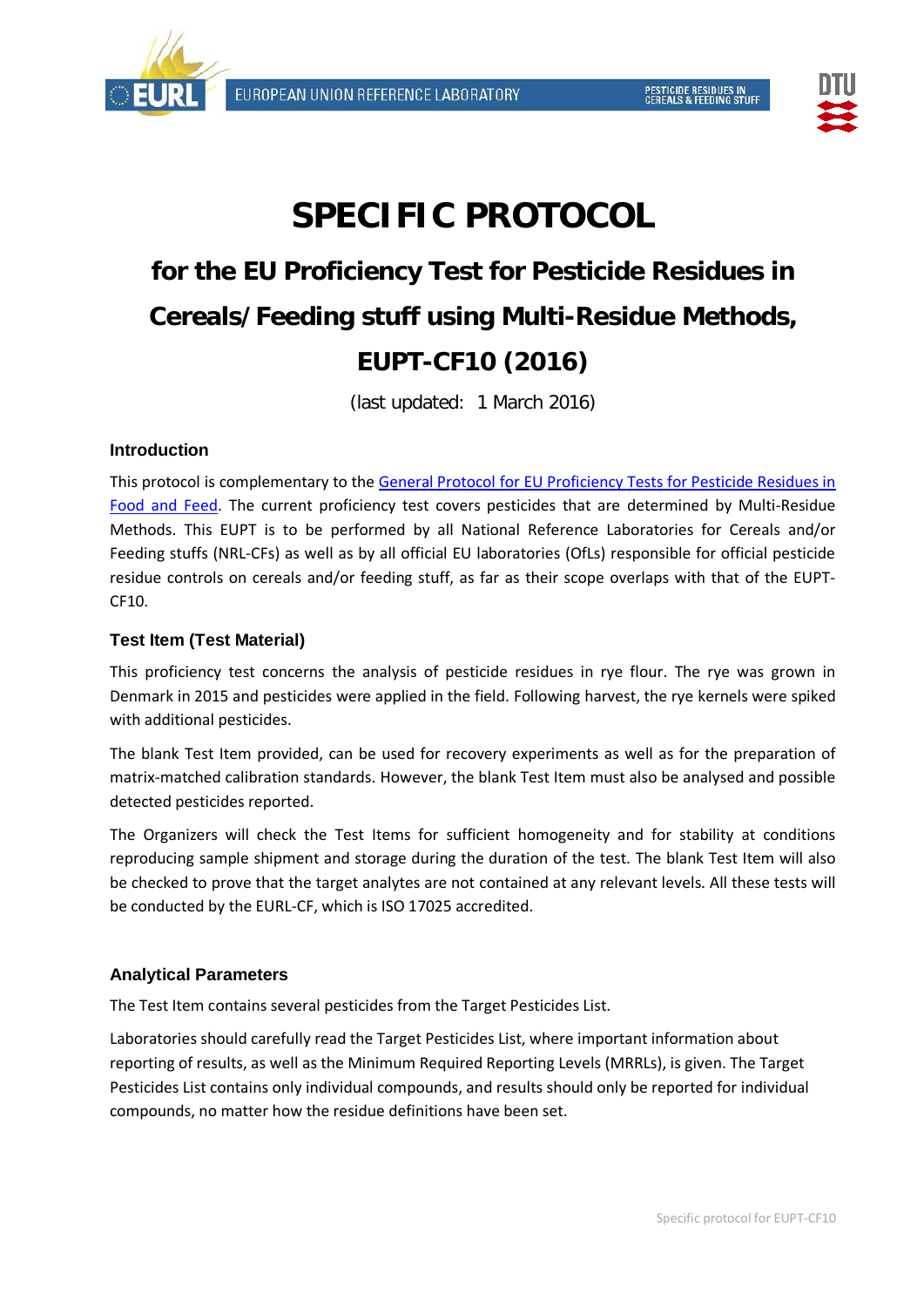The MRRL values will be used to help identify false positive and false negative results and for the calculation of z-scores for false negatives.

#### **Amount of Test Item**

The participants will receive:

- approximately 125 g of rye flour Test Item with incurred and spiked pesticides and
- approximately 125 g of blank rye flour Test Item.

#### **Shipment of Test Items**

The Test Items are planned to be shipped on 7 March, 2016.

Test Items will be shipped frozen and packed in thermo-boxes together with a freezer block. The organisers will aim to ensure that all participating laboratories will receive their shipments on the same day. Prior to shipment a reminder will be sent to the participating laboratories by e-mail.

Laboratories must make their own arrangements for the receipt of the package. They should inform the Organiser of any public holidays in their country/city during the week of the shipment, and must make the necessary arrangements to receive the shipment, even if the laboratory is closed.

#### **Instructions on Test Item Handling**

Once received, the Test Items should be stored deep-frozen (at -18°C or less) before analysis to avoid any possible deterioration/spoilage and to minimize pesticide losses. The Test Items should be mixed thoroughly, before taking the analytical portion(s).

All participants should use their own routine standard operating procedures for extraction, clean-up and analytical measurement and their own reference standards for identification and quantification purposes. Considering the available amount of Test Items, laboratories employing methods requiring large analytical portions are advised to scale them down.

The homogeneity tests will be conducted using 5 g of Test Item in all cases. As sub-sampling variability increases with decreasing analytical portion size, sufficient homogeneity can only be guaranteed where participants employ sample portions that are equal or larger than the ones stated above.

#### **Results Submission Website and Deadlines**

Sample receipt acknowledgement, analytical results and method information are to be submitted via the **EUPT-CF10 [Result Submission Website](http://pesticides.food.dtu.dk/cf) .**

Links to this and other document can be found on the EURL-CF webpage: **[EUPT–CF10](http://www.crl-pesticides.eu/docs/public/tmplt_article.asp?LabID=400&CntID=991&Theme_ID=1&Pdf=False&Lang=EN) Website** .

The website will be accessible from 9 March 2016. The webpage contains a link to specific instructions on how to enter the data in the result submission website.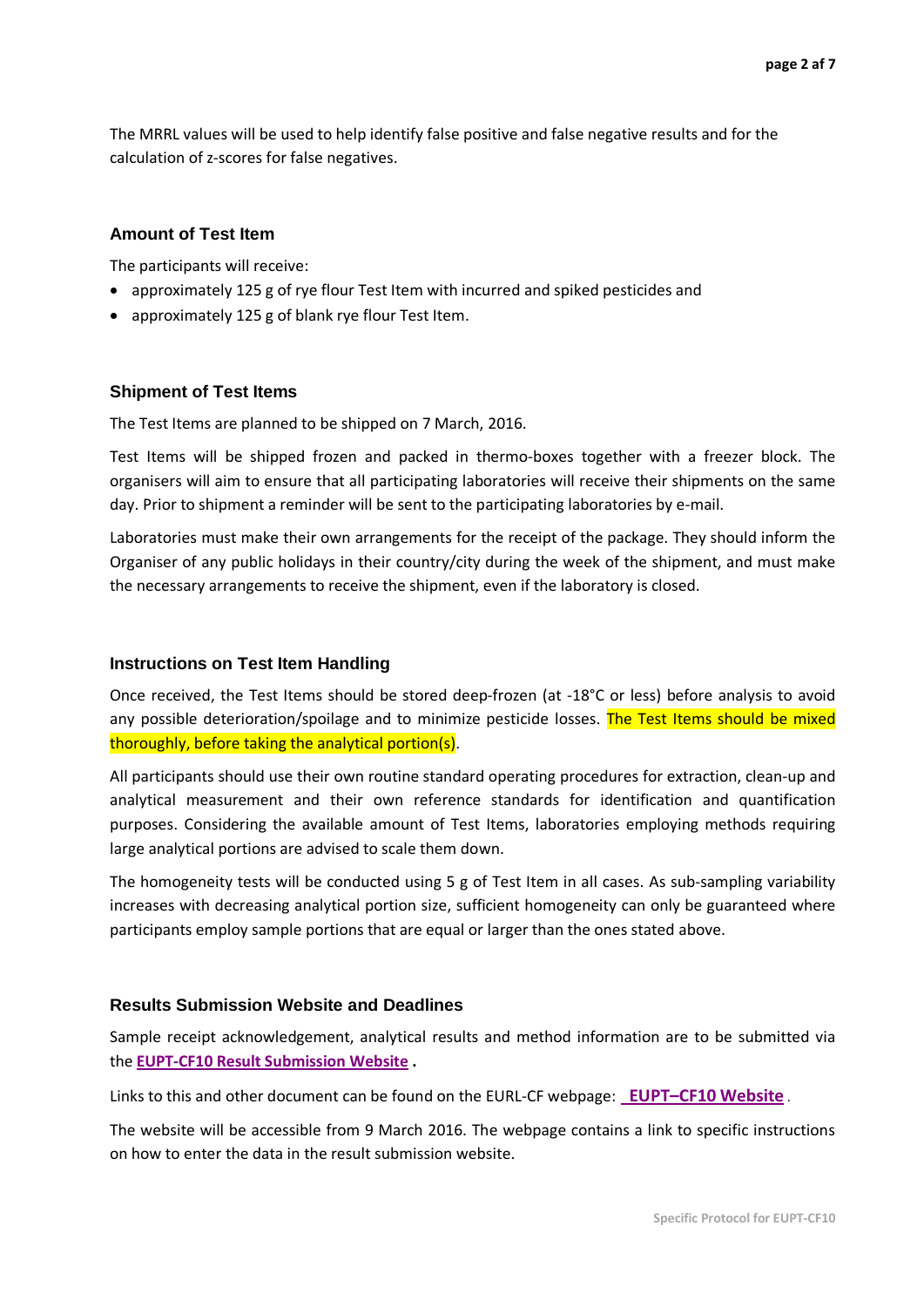To access the data submission forms, participants must use their unique login data (username and password). **Username and password will be email to the participants on 4 March 2016**.

To access the data submission forms participants must use their unique login data (username and password), which will be sent by e-mail on 4 March 2016.

The labs can fill in the sub-pages at different stages/sessions. Remember to save the data of each page before leaving it.

**The deadline for result submission is 11 April 2016 at 13.00 CEST.**

#### Test Item Receipt and Acceptance - Subpage 0

Once the laboratory has received the Test Items it must report to the organiser, via the **[EUPT-CF10](http://pesticides.food.dtu.dk/cf) [Result Submission Website,](http://pesticides.food.dtu.dk/cf)** the date of receipt, the condition of the Test Item, and its acceptance. The deadline for acceptance is the 11 March 2016. If the laboratory does not respond by this deadline, the Organisers will assume that the Test Items have been received and accepted.

**If participants have not received the Test Items by the 11 March 2016 at noon, they must inform the Organiser immediately by e-mail** [\(eurl-cf@food.dtu.dk\)](mailto:eurl-cf@food.dtu.dk).

#### Reporting Qualitative and Quantitative Results - Subpages 1 and 2

To report their results, laboratories must access the **EUPT-CF10 [Result Submission Website](http://pesticides.food.dtu.dk/cf)**.

Deadline: All results must be reported on the online result submission website by 11 April 2016 at 13.00 CEST. The website will NOT be accessible for result submission after this date and time, and any results reported after the deadline will not be included in the statistical treatment, or in the final report.

#### Results should **not** be reported where a pesticide

- a) was not detected,
- b) was detected below the RL (Reporting Limit) of the laboratory, or
- c) below the MRRL.

Results reported as <RL will be considered as "Not Detected".

Significant Figures:

Residue levels <0.010 mg/kg;

to be expressed by two significant figures (e.g. 0.0058 mg/kg).

Residue levels ≥ 0.010 mg/kg;

to be expressed by three significant figures, e.g. 0.156, 1.64, 10.3 mg/kg.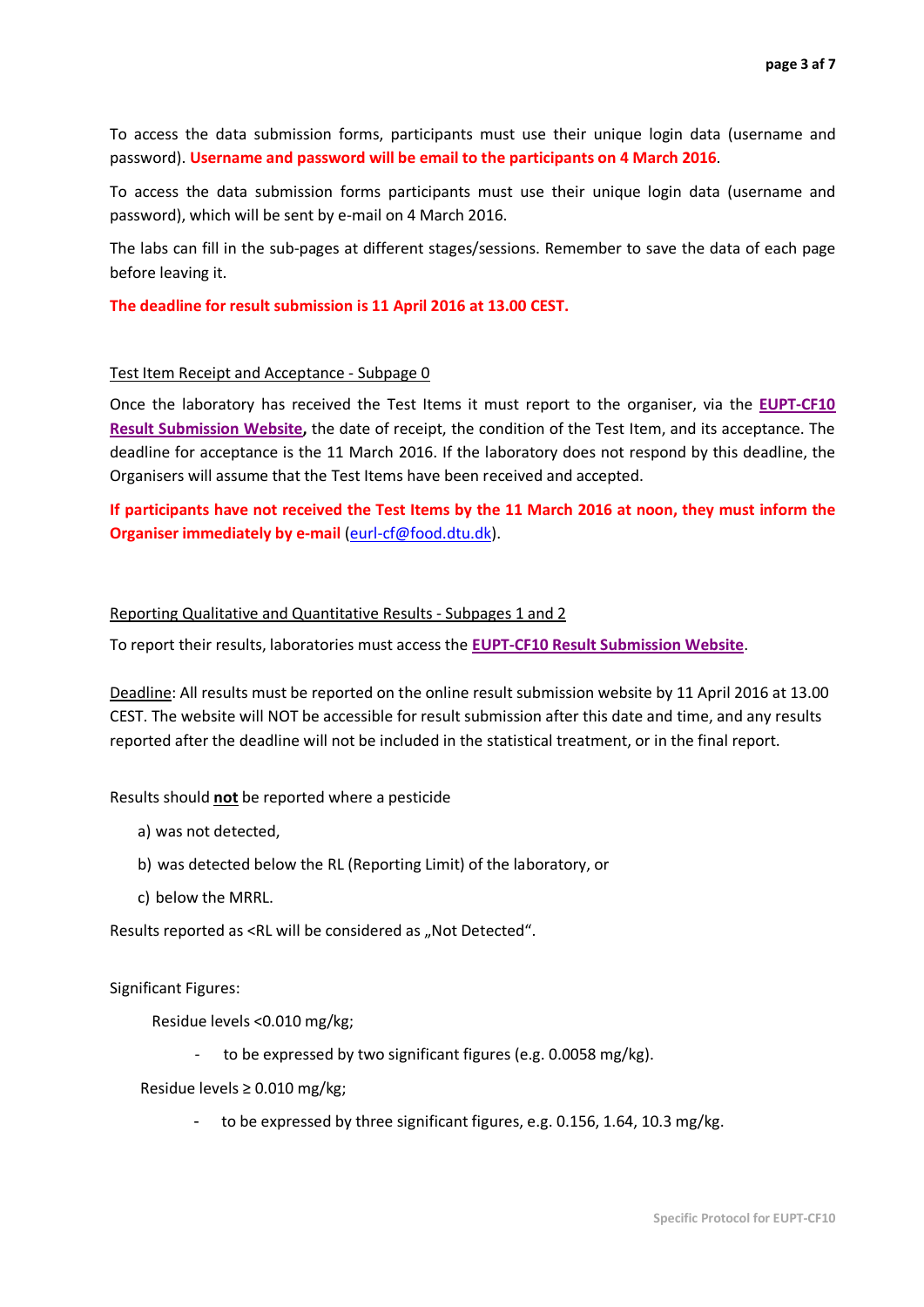The following fields will be available for reporting the quantitative results:

- **"Concentration in mg/kg":** here you should fill in the results that you would report in your routine work. That means, the recovery-corrected result should be reported, if it reflects the normal procedure in your lab, otherwise the non-recovery-corrected result should be reported.
- "Conc. in blank in mg/kg": any concentration values of pesticides from the Target Pesticides List you will determine in the blank (even at levels below the MRRL), you can enter here.
- **"Experience with this compound".** Use the dropdown-menu to indicate how many years you have analysed for this compound using the method applied in this EUPT.
- **"Is your result recovery-corrected?":** Please specify whether the result was recoverycorrected and what kind of recovery-correction via the dropdown-menu.
- **"Recovery figure (in %)":** Here, labs can report any recovery figures (in %) obtained for the analyte in question. If a recovery factor was used to correct the result, the recovery figure (in %) used for the calculation MUST be reported.

Additional information on how each recovery figure was derived will be asked in separate fields.

#### Reporting Information on Analytical Methodology - Subpage 3

All laboratories are requested to provide information on the analytical method(s) they have used via the **EUPT-CF10 [Result Submission Website](http://pesticides.food.dtu.dk/cf)**. The laboratories are asked to thoroughly fill in this important information in order to minimize the administrative burden of collecting this information at a later stage.

#### Reporting missing information after result submission deadline – Subpage 4

In case of false negative results the affected laboratories will be asked to provide details on the methodology used after the deadline for result submission. This can be done by accessing subpage 4 within the **EUPT-CF10 [Result Submission Website](http://pesticides.food.dtu.dk/cf)**. This subpage will be accessible from 13-15 April 2016.

**If no sufficient information on the methodology used is provided, the Organiser reserves the right not to accept the analytical results reported by the participant.**

#### **Follow-up actions**

According to Art. 32 1b of Regulation (EC) No 882/2004, underperformance of any NRL-CF in comparative testing will be followed by EURL-CF.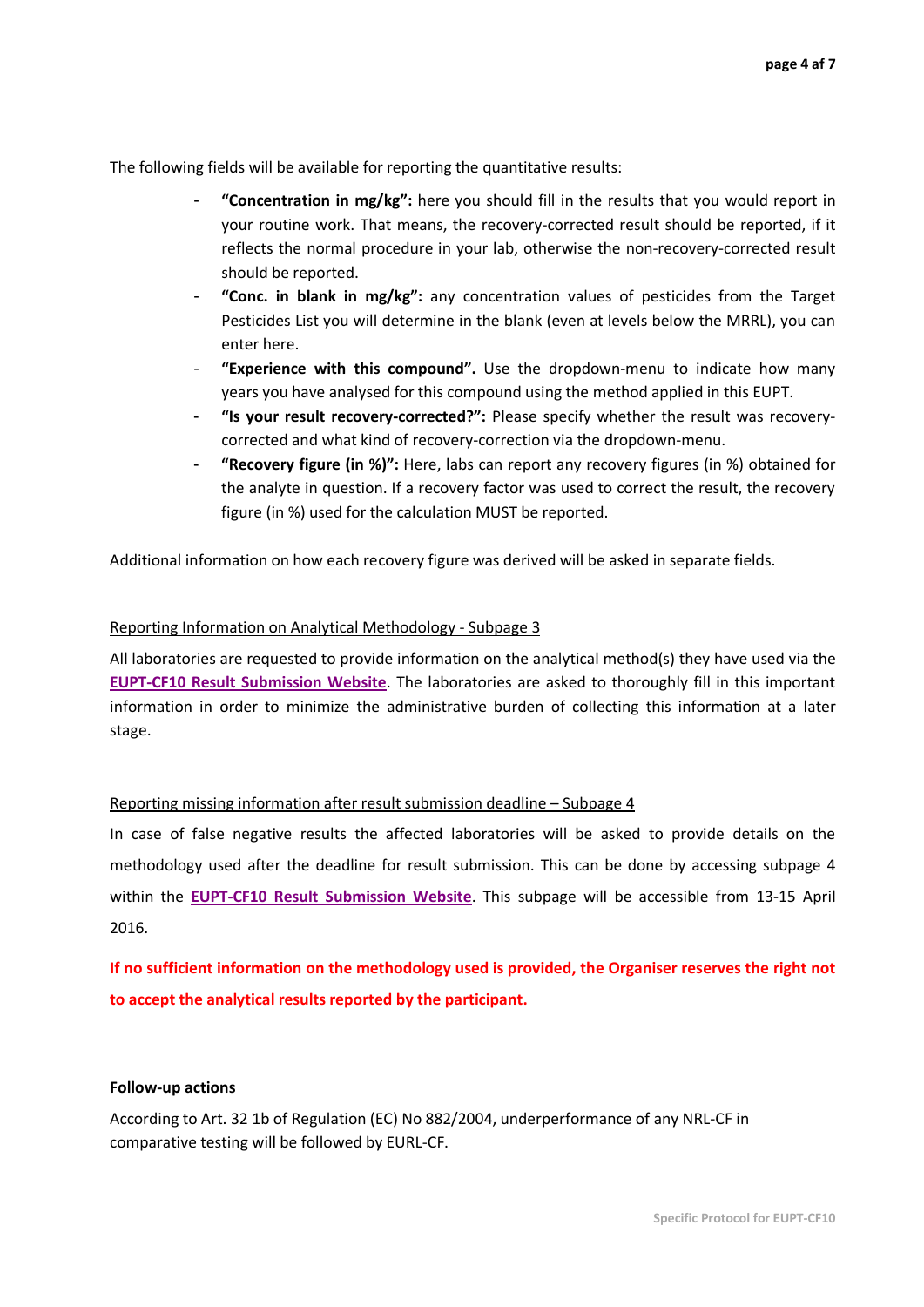#### **Documents**

All documents relating to EUPT-CF10 can be found on **[EUPT–CF10](http://www.crl-pesticides.eu/docs/public/tmplt_article.asp?LabID=400&CntID=991&Theme_ID=1&Pdf=False&Lang=EN) Website**.

#### **Calendar**

| <b>Activity</b>                                                                        | <b>Dates</b>            |
|----------------------------------------------------------------------------------------|-------------------------|
| Announcement<br>Calendar<br>Target Pesticide List                                      | December 2015           |
| <b>EUPT-Registration Website</b>                                                       | 11 January 2016         |
| Deadline for registration                                                              | 1 February 2016         |
| Release of Specific Protocol                                                           | 29 February 2016        |
| Distribution of Test items                                                             | 7 March 2016            |
| Deadline for Receipt and Acceptance of Test Materials                                  | within 24 hr on receipt |
| Deadline for Result Submission                                                         | 11 April 2016           |
|                                                                                        | at 13.00 CET            |
| Deadline for submission of additional method information for<br>false negative results | 15 April 2016           |
| Preliminary Report (only compilation of results)                                       | 30 May 2016             |
| <b>Final Report</b>                                                                    | December 2016           |

## **Participation Fees**

For participating laboratories from the EU, EU-candidate states and EFTA states the participation fee will be

•  $175 \text{ } \in$ 

The participation fees for laboratories from third countries:

•  $350 \text{ } \in$ 

For further information, visit this website [www.eurl-pesticides.eu](http://www.eurl-pesticides.eu/)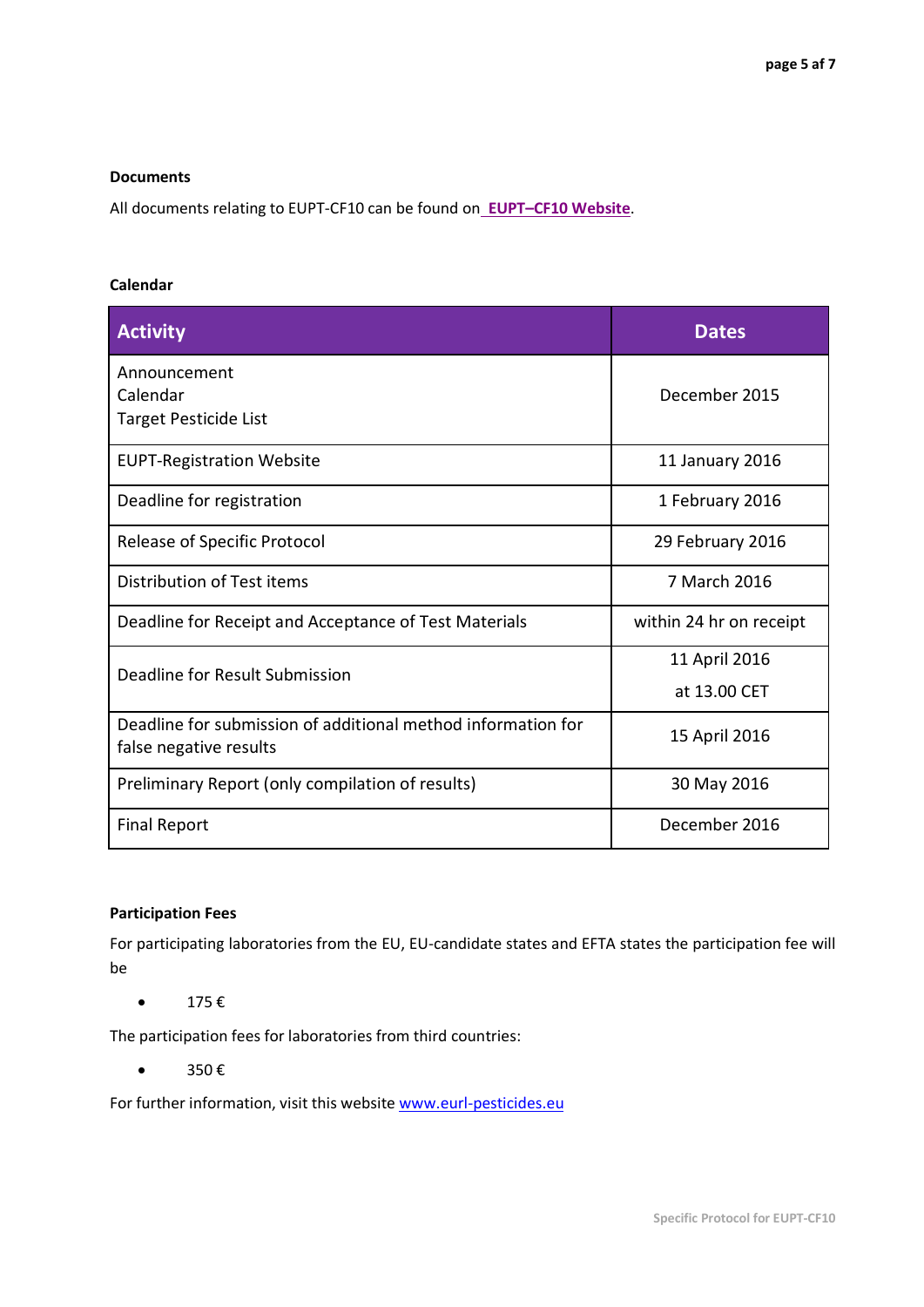#### **Delays in Payment**

The participants will receive an invoice from DTU. The invoice will be sent by ordinary mail. The terms of payment are 30 days net. After this deadline reminders will be sent. From the second reminder onwards an administration fee of DKK 100.00 excluding VAT (ca. 13 €) will be charged per reminder.

Any questions concerning invoices must be directed to Joachim Nilsson [joani@adm.dtu.dk](mailto:joani@adm.dtu.dk) or Tina Holst Beck <tihb@adm.dtu.dk> at the financial department.